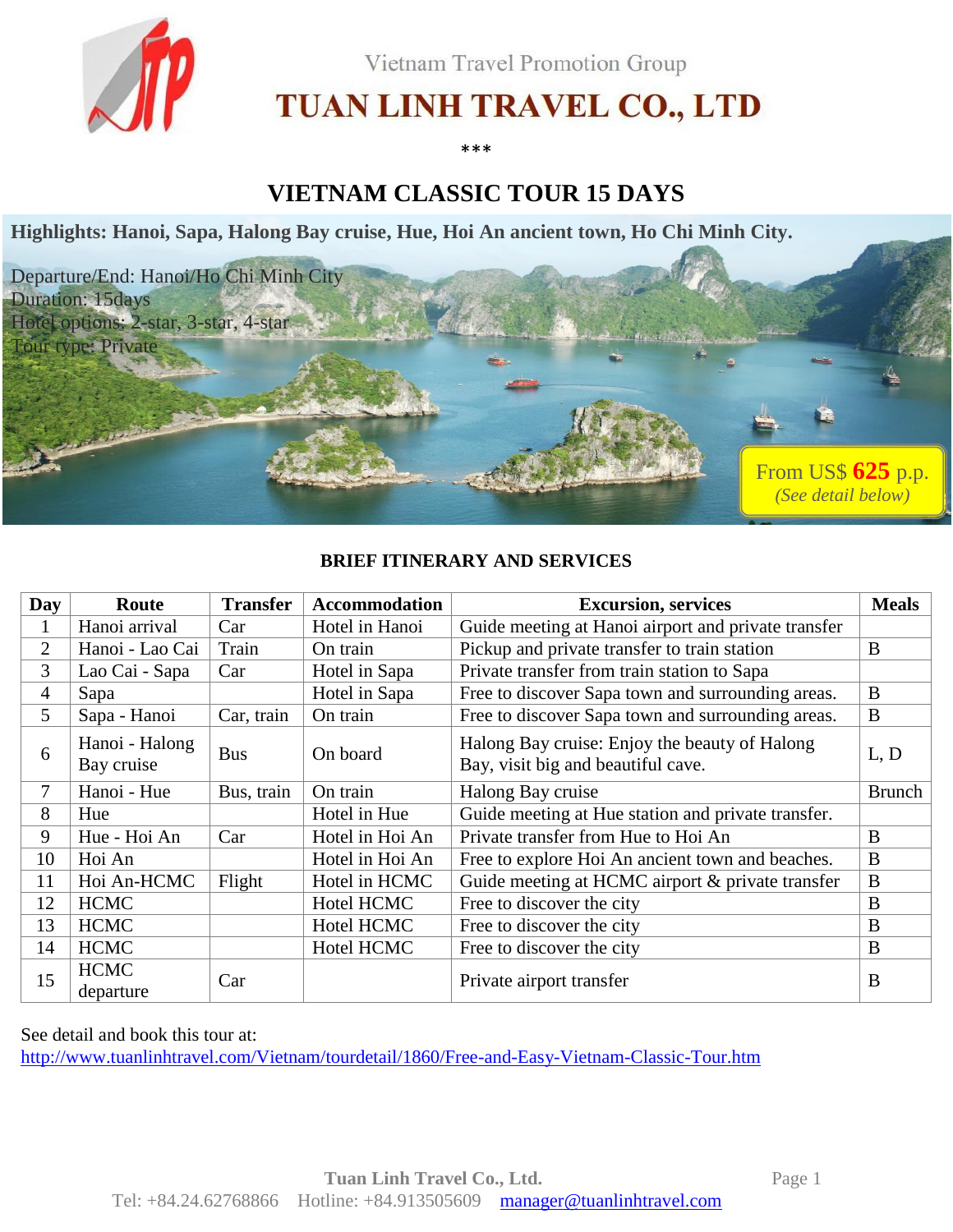# **QUOTATION 2020**

| <b>Hotel categories</b> |       | Net rate in US\$/person in group of |           |           |           |            |                   |
|-------------------------|-------|-------------------------------------|-----------|-----------|-----------|------------|-------------------|
|                         | l prs | $2-3$ prs                           | $4-5$ prs | $6-7$ prs | $8-9$ prs | 10 prs up  | Single supplement |
| Tourist                 | .172  | 748                                 | 679       | 643       | 625       | On request | 265               |
| Superior                | .348  | 837                                 | 762       | 728       | 712       | On request | 334               |
| <b>First Class</b>      | .845  | .082                                | .021      | 979       | 958       | On request | 527               |

Free visa arrangement and more bonuses for group booking.

- \* Single room is not applied on trains.
- \* Price includes service charges and Government tax.
- \* The price is not applicable on National Holidays, Christmas, and New Year.

# **Includes:**

Accommodation:

- 10 nights twin/double sharing at hotels with daily breakfast.
- 3 nights on train (4 berths, AC cabin)
- 1 night on boat (private cabin for 2 people with bathroom).

# Transportation:

- Land transfer by private vehicle for whole trip (except Hanoi Halong Bay and vice-versa).
- Sharing boat cruise in Halong Bay (private cabin for 2 people with bathroom)
- Train tickets Hanoi Lao Cai and vice-verse; Hanoi Hue (4 berths, AC cabin)
- Air tickets and all taxes: DAD-SGN

Others:

- Meals as mentioned. B: Breakfast, L: Lunch, D: dinner
- English speaking guides onboard Halong Bay and Mekong River.
- Admission fees for cruise trips in Halong Bay and Mekong River.
- 1 bottle of mineral water and wet tissue per person on touring day.
- Free Vietnam visa approval letter.
- Service charge and Government taxes

# **Excludes:**

- International air tickets.
- Visa stamping fee.
- Personal expenses.
- Drinks.
- Tips and gratuities.
- Services not clearly mentioned above.

# **Note:**

- Ho Chi Minh Mausoleum closes on Monday and Friday.

- Ho Chi Minh Mausoleum and pagodas in Vietnam are considered sacred places so long dress is politely requested when visiting.

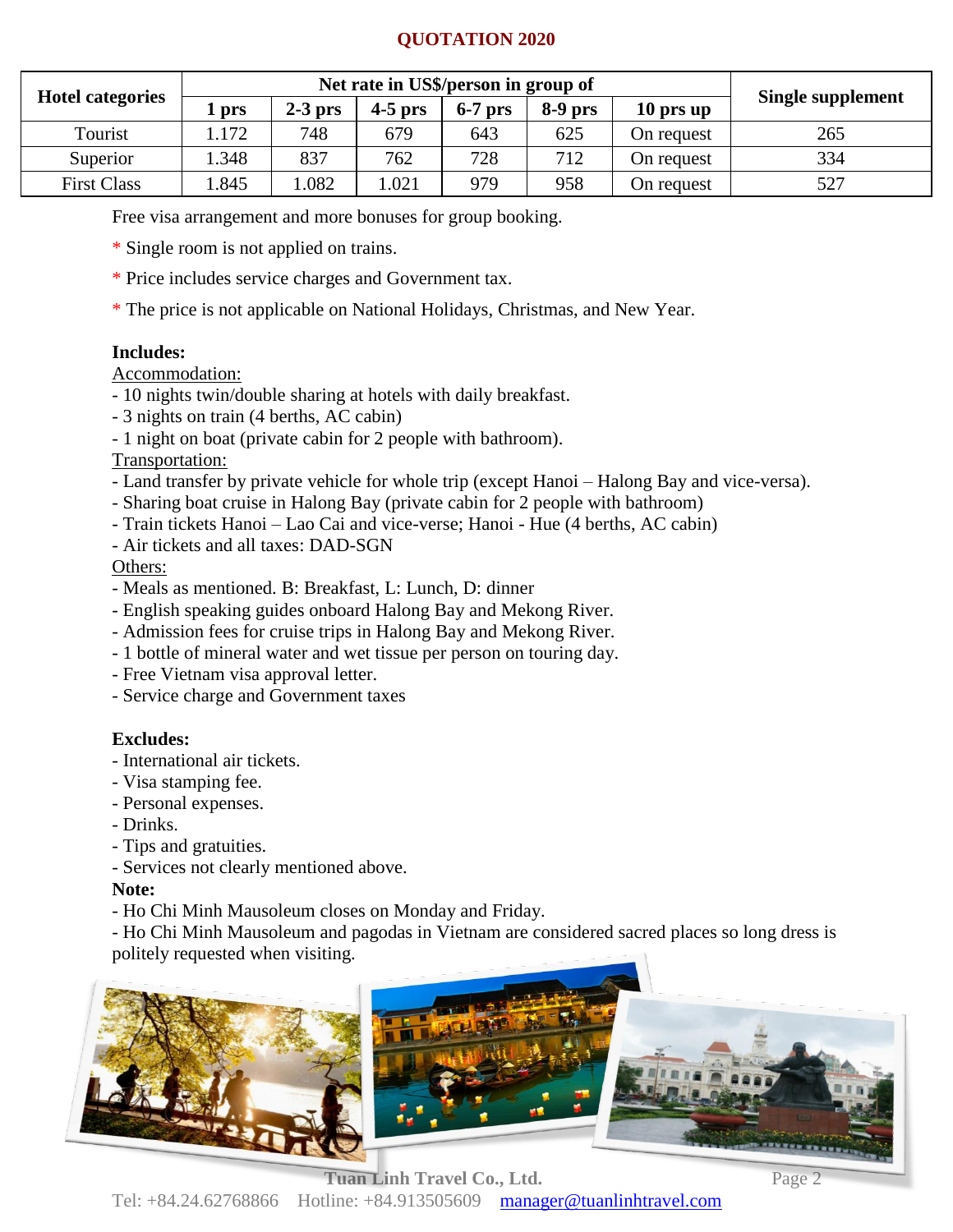| <b>City</b>       | <b>Hotel Name</b>             | Website                                     | <b>Rating</b> |
|-------------------|-------------------------------|---------------------------------------------|---------------|
|                   | Hanoi Sky Hotel               | http://hanoiskyhotel.com/                   | $2*$          |
| Hanoi             | <b>Bella Rosa Suite Hotel</b> | http://www.hanoibellarosasuitehotel.com/    | $3*$          |
|                   | The Light Hotel               | http://www.hanoithelighthotel.com/          | $4*$          |
|                   | <b>Fansipan View Hotel</b>    | http://www.fansipanview.com/                | $2*$          |
| <b>Sapa</b>       | Sapa Panorama Hotel           | http://www.sapapanoramahotel.com/           | $3*$          |
|                   | <b>BB</b> Hotel               | https://bbhotelsapa.business.site/          | $4*$          |
|                   | Legacy Cruise                 | http://www.halonglegacycruise.com/          | $3*$          |
| <b>Halong Bay</b> | Glory Legend Cruise           | http://www.glorylegendcruises.net/          | $3*$          |
|                   | Pelican Cruise                | http://www.pelicancruise.com/               | $4*$          |
|                   | <b>Hue Serene Palace</b>      | http://www.serenepalacehotel.com/index.html | $2*$          |
| Hue               | Hue Cherish                   | http://www.cherishhotel.com/                | $3*$          |
|                   | Eldora Hue                    | http://www.eldorahotel.com/                 | $4*$          |
|                   | Vinh Hung 2 Hotel             | http://www.vinhhungcityhotel.com/           | $2*$          |
| Hoi An            | Kim An hotel                  | http://www.kimanHoi Annhotel.com/           | $3*$          |
|                   | Hoi An Historic Hotel         | http://www.hoianhistorichotel.com.vn/       | $4*$          |
|                   | <b>TTC Deluxe Saigon</b>      | http://ttchotel.vn/                         | $2*$          |
| <b>HCMC</b>       | <b>Elios Hotel</b>            | http://www.elioshotel.vn/                   | $3*$          |
|                   | <b>Central Palace Hotel</b>   | http://www.centralpalacesaigon.com/         | $4*$          |

# **LIST OF HOTELS ON TOUR**

# **Stay Extension:**

You can extend your stay in each destination to have more time to relax or further discover the area with below price (applicable for this package only and subject to availability).

| <b>City</b> | <b>Hotel Name</b>                 | US\$/room/night | <b>Rating</b> |
|-------------|-----------------------------------|-----------------|---------------|
|             | Hanoi Sky Hotel                   | 35              | $2*$          |
| Hanoi       | Bella Rosa Suite Hotel            | 52              | $3*$          |
|             | The Light Hotel                   | 75              | $4*$          |
|             | <b>Fansipan View Hotel</b>        | 32              | $2*$          |
| <b>Sapa</b> | Sapa Panorama Hotel               | 42              | $3*$          |
|             | <b>BB</b> Hotel Sapa              | 81              | $4*$          |
|             | <b>Hue Serene Palace</b>          | 32              | $2*$          |
| Hue         | Hue Cherish Hotel                 | 38              | $3*$          |
|             | Eldora Hotel<br>Vinh Hung 2 Hotel | 53              | $4*$          |
|             |                                   | 35              | $2*$          |
| Hoi An      | Kim An hotel                      | 43              | $3*$          |
|             | Hoi An Historic Hotel             | 77              | $4*$          |
|             | <b>TTC Deluxe Saigon</b>          | 35              | $2*$          |
| <b>HCMC</b> | Elios Hotel                       | 50              | $3*$          |
|             | <b>Central Palace Hotel</b>       | 80              | $4*$          |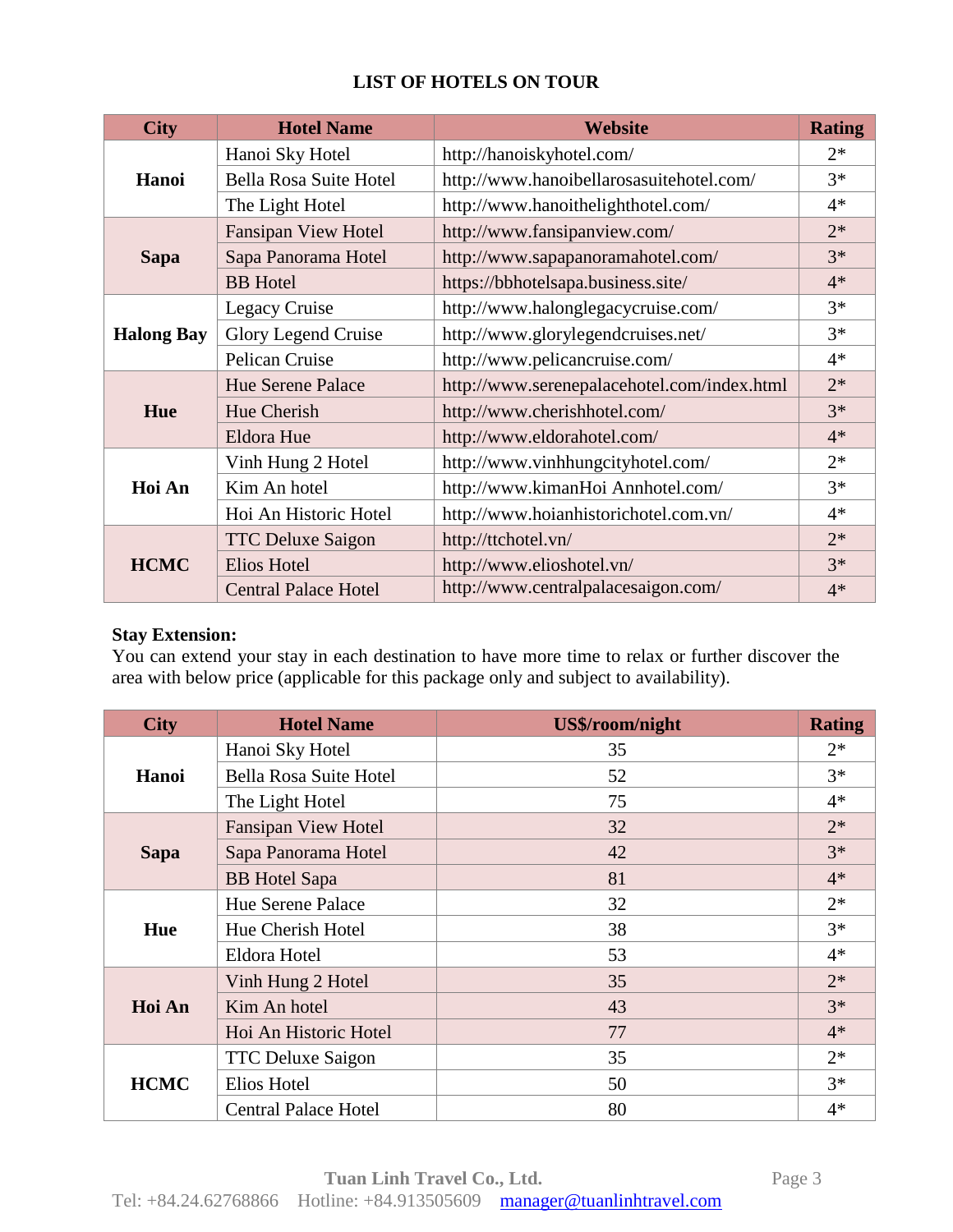# **DESCRIPTION OF SERVICES IN OUR TOUR**

**Accommodation:** This tour includes wide range of accommodation: hotels, home stay, overnight trains and boat. This makes your trip more interesting with new experience. All our hotels are in city center, bathroom en-suite with hot shower, towel, air-condition, coffee/tea making facilities, table, chairs, TV, Internet access…

#### **Transportation:**

- Transfer provided in our tour help you penetrate deeply to local life with all key means of transportation in Vietnam: train, boat, flight, car/bus.

Within cities you can travel easily by various means of transportation: meter taxi, xe om (paid motorbike) or Grab Bike, cyclo, or city bus. Except for meter taxi, you should ask for price before using other means of transportation.

- Train travel in Vietnam is basic. Sleeper carriage normally have 4 berths in a cabin, there is a toilet for a carriage. A sheet, pillow and blanket are provided. Sometimes, passengers of different genders have to share a cabin with people not in your group.

- For overnight bus, travelers have soft berth to sleep, on the way, they have stop for going to toilet. In some bus they have a toilet inside.

- You may yourself carry your pack on and off trains and buses, up hotel steps, etc. - It is important to recognize that the standard of transfer service in some areas, though improving, is not yet comparable to service standards in big cities.

#### Vehicles in our tour:



**Meals:** Your breakfast is included in hotel room. Other meals are also included on some tours. To give you the maximum flexibility in choosing what, where and whom to eat with, not all meals are included in the itinerary. Your guide will suggest favorite restaurants during your touring days. Our hotels located in city center so you have much chance to enjoy Vietnamese cuisine in right its homeland.

Simple food is available on the train but tourists like to buy their food and water prior to departure.

**Guide:** Our guide will be with you on touring days only. You will meet different tour guides on different tours/areas.

See detail and book this tour at: <http://www.tuanlinhtravel.com/Vietnam/tourdetail/1860/Free-and-Easy-Vietnam-Classic-Tour.htm>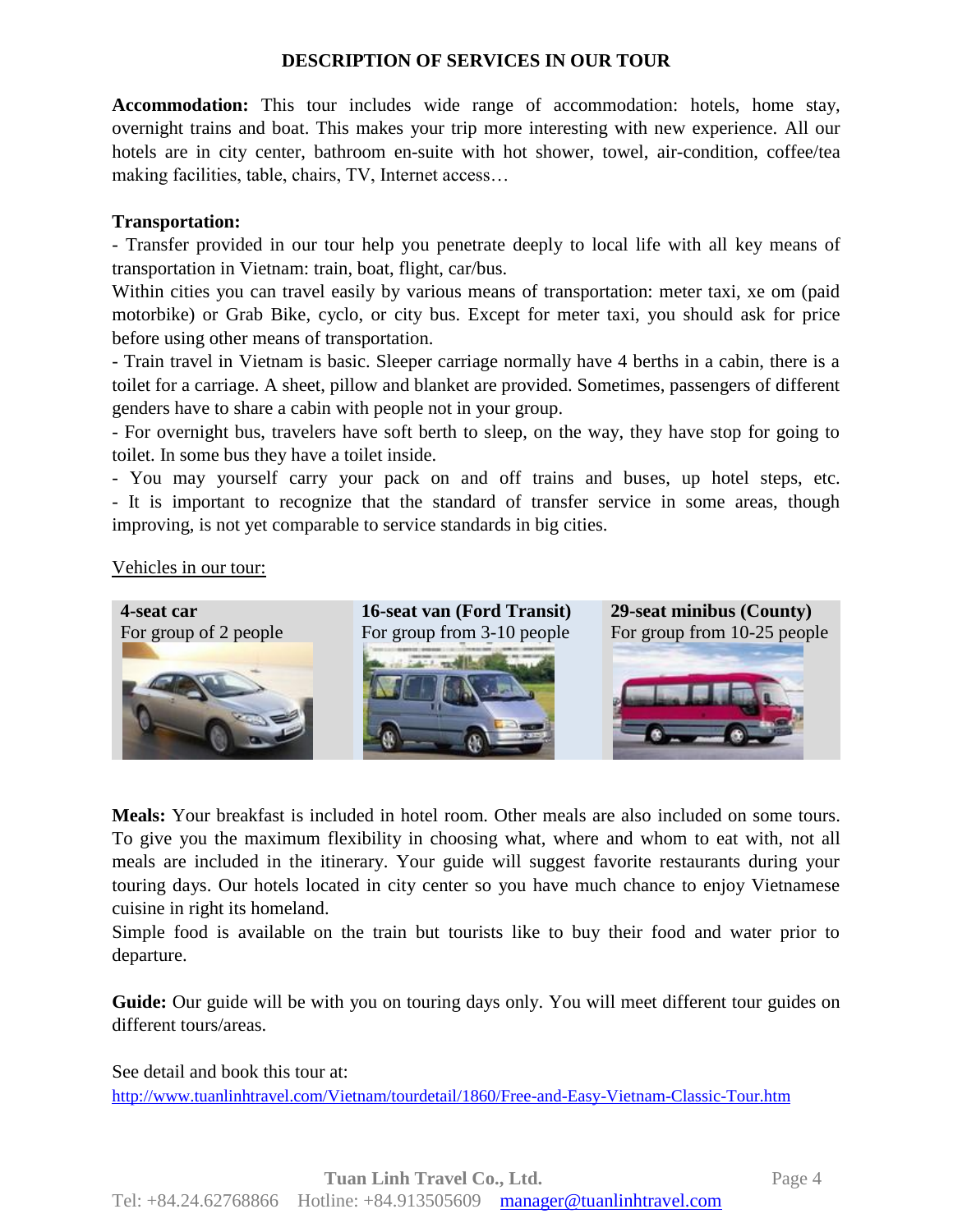# **DETAIL PROGRAM**

#### **Day 1: Hanoi arrival**

Arrive Hanoi, our driver and tour guide will pick you up then transfer to your hotel in Hanoi. Depending on your arrival time, you may have time to explore a little of downtown and enjoy a stroll around Hoan Kiem Lake by yourself.

Overnight at hotel in Hanoi.

#### **Day 2: Hanoi – Lao Cai**

Lying at the heart of Northern Red River Delta, Hanoi – the thousand-year-old capital city of Vietnam has so many charms to attract tourists both domestic and international. With numerous beautiful lakes, romantic shady boulevards, French colonial styled architectures, and hundreds of old temples and pagodas, the city brings to people an extremely peaceful feeling despite the certain busy life and chaotic traffic as a metropolis of a developing country. Apart from that, the traditional street foods also contribute to the attraction of Hanoi. Strolling around the Old quarter, tasting some delicious authentic Hanoi foods, drinking a local cold beer or enjoying Vietnamese local coffee are common things that visitors would love to do during their stay in Hanoi.

See our **optional tours in Hanoi** to have plan for your days in this city or select oneto add into your tour.

In the evening, our guide will pick-up you and transfer to Hanoi railways station for night train to Lao Cai.

Overnight on train to Lao Cai.

#### **Day 3, 4: Lao Cai – Sapa**

Located in the northwest mountainous area, about half an hour drive uphill from Lao Cai station, Sapa never loses its place as one of the most attractive destinations in the North Vietnam. The town overlooks a beautiful valley of cascading rice terrace, creating a wonderful view from above, especially on clear and sunny days when it is not covered by thick mist rolling across the peaks. Hill tribe people living in town and surroundings embellish the area with their lovely colorful dress; they are very friendly and well equipped with English that could be your reliable travel mate during your trip in Sapa.

See our **optional tours in Sapa** to have plan for your day in this hill town or select one to add into your tour.

Overnight at hotel in Sapa.

#### **Day 5: Sapa – Hanoi**

Free day until late afternoon, our car will pick-up and transfer to Lao Cai station for night train to Hanoi.

#### **Day 6: Hanoi – Halong Bay**

Meet with local tour guide upon arrival at Hanoi train station in the early morning. Check in a small standard hotel nearby the station to get a bath and breakfast (local dish). Then get on bus to Halong Bay. Arrive Halong Bay around 12:00, get on board. Cruise to contemplate the beauty of the Bay while having lunch. Keep cruising and other activities like kayaking, swimming, taking photo.

Having dinner and enjoy a romantic night on board.

#### **Day 7: Halong Bay – Hanoi – Hue**

Keep cruising the bay, visit cave, fishing village until having lunch, check out and get bus back to Hanoi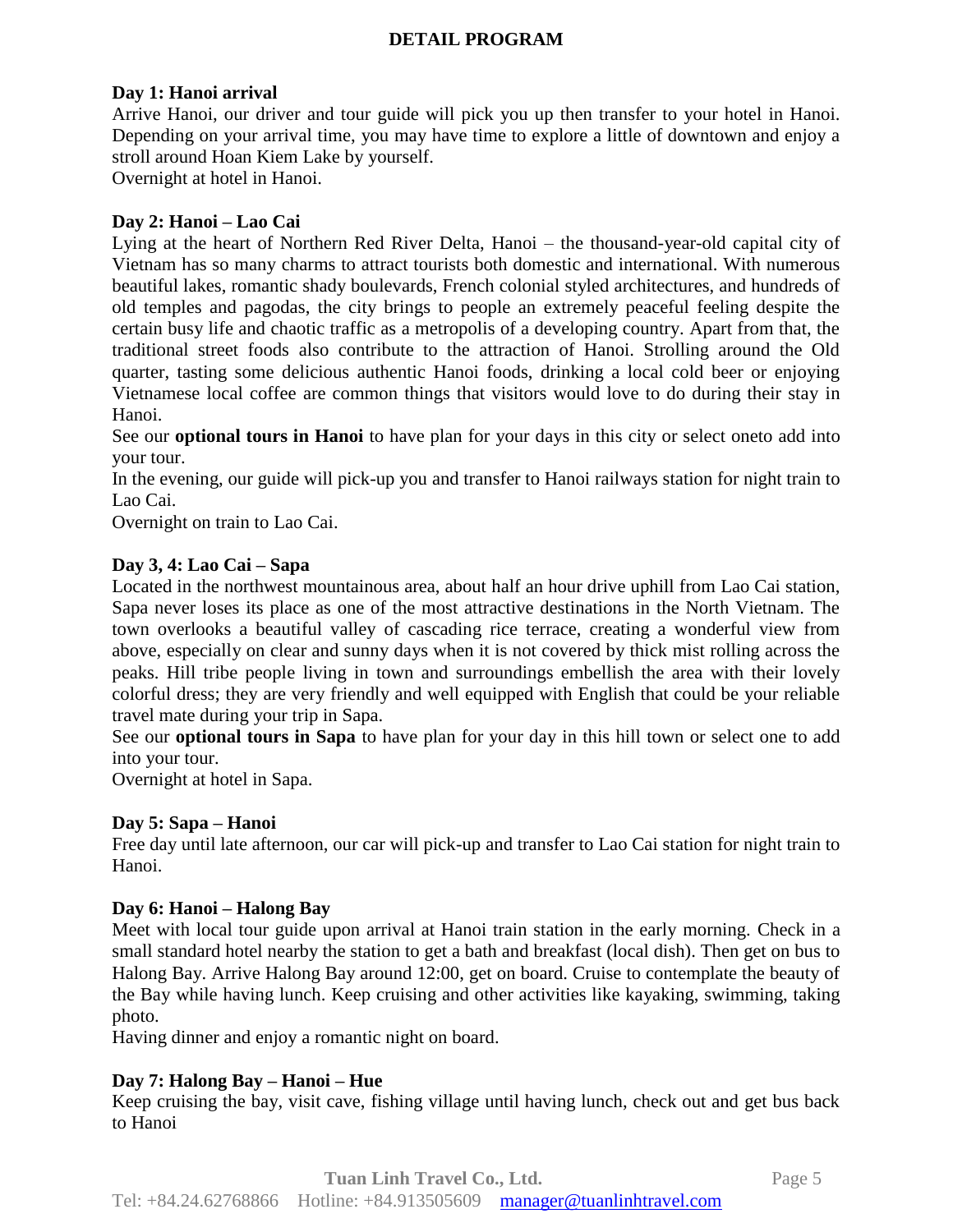Drop off within the Old Quarter, free for dinner at your own cost then manage yourself to go to the station for night train to Hue.

# **Day 8: Hue**

Located in the central part of Vietnam, along the bank of the Perfume River, the poetic city of Hue was once the capital city of Vietnam for approximately 150 years during the feudal time under the rule of Nguyen's Dynasty. Despite being severely damaged during the war, many valued historic architectures are still well preserved such as Imperial Citadel area, Royal Tombs of Ming Mang, Khai Dinh and Tu Duc, Quoc Hoc High School, Thien Mu pagoda…which have helped Hue earn a place in UNESCO's World Heritage Sites in 1993.

You are picked up at train station and transferred to your hotel, have free time to discover the ancient capital. You can see our **optional tours in Hue** to have plan for your days in this city or select one to add into your tour.

Overnight at hotel in Hue.

#### **Day 9: Hue – Hoi An**

After breakfast, 8:00AM our guide and driver will pick you up for heading to Hoi An. Passing Hai Van Pass again we have more time to taking nice pictures from the pass. You can stop to see Non Nuoc stone carving village, where the local skillful sculptors create many marble products which are exported to many countries worldwide; and visit the Cham museum(entrance fee is not included) where displays approximately 300 sculptures, among which some are made from terracotta from the period between the 5th and 15th.

Overnight at hotel in Hoi An.

#### **Day 10: Hoi An**

The charming Hoi An town belongs to Quang Nam province, located in the South Central Coast region of Vietnam. With its very favorable position right on the north bank near the mouth of Thu Bon River, this ancient town was once an important trading port which traded widely both with the countries of Southeast and East Asia and with the rest of the world. The cultural interference has much influence on the local architectures making this World Heritage Site a charming unique destination.

See our **optional tours in Hoi An** to have plan for your days in this town or select one to add into your tour.

Overnight at hotel in Hoi An.

# **Day 11: Hoi An - HCMC**

Today, you will take flight from Da Nang to Ho Chi Minh city, also called Saigon. This is the largest city in Vietnam and the nation's economic capital. The metropolitan area Ho Chi Minh City and surrounding towns, is populated by more than 9 million. Overnight at hotel in Ho Chi Minh City.

# **Day 12, 13, 14: Ho Chi Minh City**

Although just over 300 years old, Ho Chi Minh City, once considered the Pearl of the Far-East, has always been one of the most well-known destinations in Vietnam with millions of tourists to visit each year. The city offers a wide array of traditional attractions such as Reunification Palace, City Hall, Notre Dame Cathedral, Centre Post Office, Cu Chi Tunnels, and various museums and theatres. In recent years, many new tourists attractions have been developed such as Dam Sen Park, Suoi Tien, Thanh Da, Ky Hoa and Binh Quoi Village, which have become must see places for foreign tourists.

See our **optional tours in Ho Chi Minh City** to have plan for your days in this city or select ones and put into your tour.